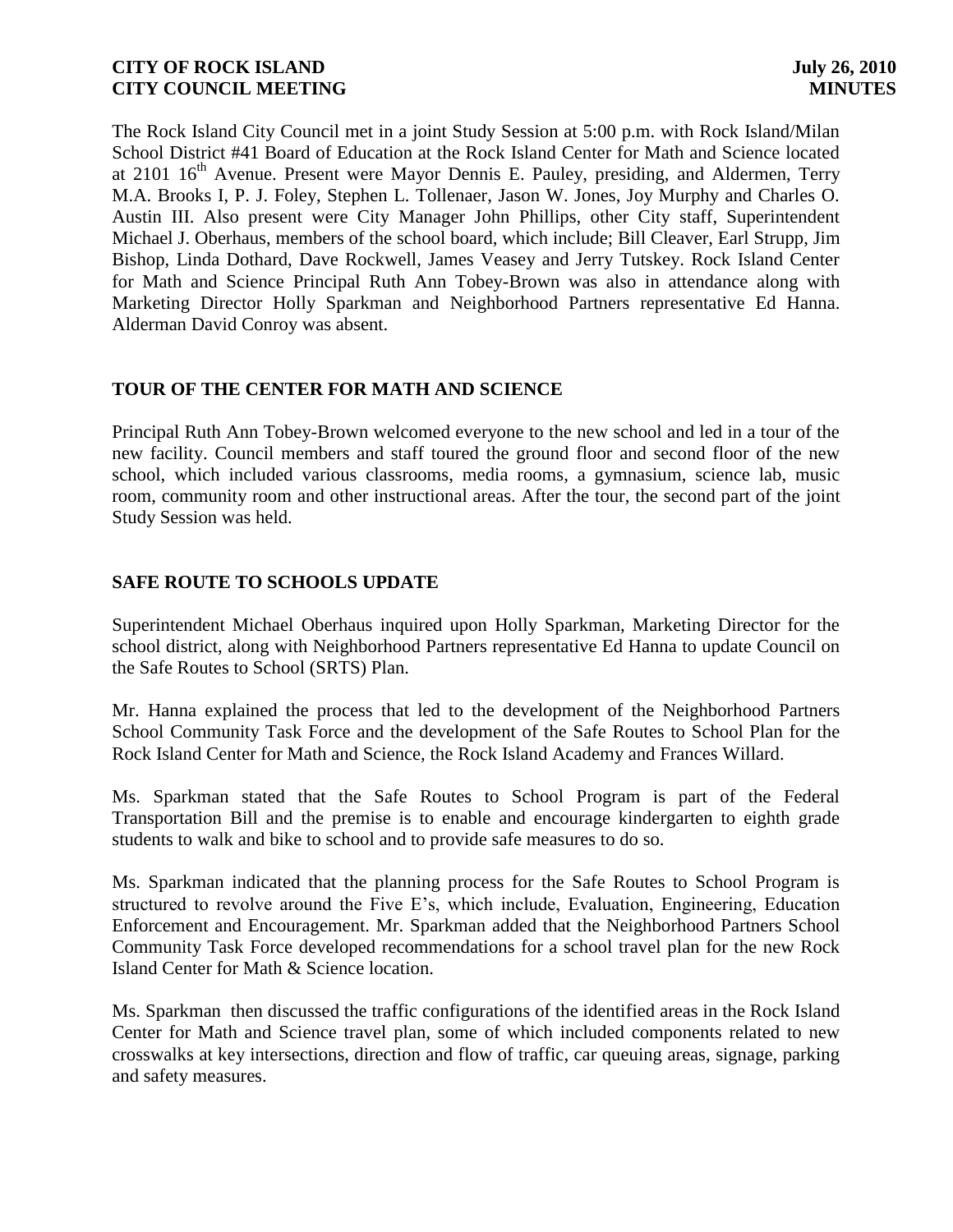Discussion followed regarding traffic as it relates to  $16<sup>th</sup>$  Avenue and  $20<sup>th</sup>$  Street concerning a right turn only egress at  $21<sup>st</sup>$  Street and  $16<sup>th</sup>$  Avenue; busing as it relates to the amount of students riding the bus as compared to the amount of students walking to and from school and traffic flow as it relates to parking.

Superintendent Oberhaus discussed boundary area changes regarding the Academy and Frances Willard. It was noted that this change developed to accommodate the growing population at the Academy.

Ms. Sparkman then discussed the travel routes and travel plan components regarding Frances Willard and the Rock Island Academy and the grant process as it relates to funds for the Safe Routes to School Program.

# **FINANCIAL IMPACT**

City Manager Phillips discussed the State of Illinois financial crisis as it relates to the impact on the City and schools. Mr. Phillips indicated that last year, the City had a difficult budget; the City saw a 14% drop in the income tax revenue and 28% less replacement tax than in 2008. Mr. Phillips advised that the sales tax has held solid. It was noted that there was also large increases in Police and Fire pension obligations. Mr. Phillips stated that to deal with the problem regarding the budget, various reductions in services, tax increases and fees were implemented and the City presented a balanced budget.

Mr. Phillips indicated that the City is in pretty good financial condition and the City has adequate reserves. It was noted that another problem is the delay in payments by the State of Illinois. Mr. Phillips pointed out that the State is four (4) months behind in paying income tax to the City. Mr. Phillips stated that next year could possibly be a hard year financially for the City and some tough choices may have to be made. Mr. Phillips added that the City will try its very best to continue to maintain services to the public, try to be as efficient as possible and consider the interests of the taxpayers.

Superintendent Oberhaus stated that the Rock Island/Milan District is funded approximately 60% of the State Budget, and the school district is facing a \$2.5 million dollar budget deficit. It was noted that the State took back some of the money that they typically give the school district and the funds dried up. Superintendent Oberhaus acknowledged that \$4 million dollars of the school district's revenue that comes from the ARA fund is gone and the State has no wherewithal to make the money back up. Superintendent Oberhaus advised that the school district is also facing difficult times.

Superintendent Oberhaus advised that the school district is a service organization and costs go up in the areas of health insurance, salaries and retirements. Superintendent Oberhaus offered that the school district will also have a difficult year coming up. It was noted that the State is currently \$2.5 million dollars behind in payments to the school district. Superintendent Oberhaus stated that the school district will do everything possible to maintain its core services, provide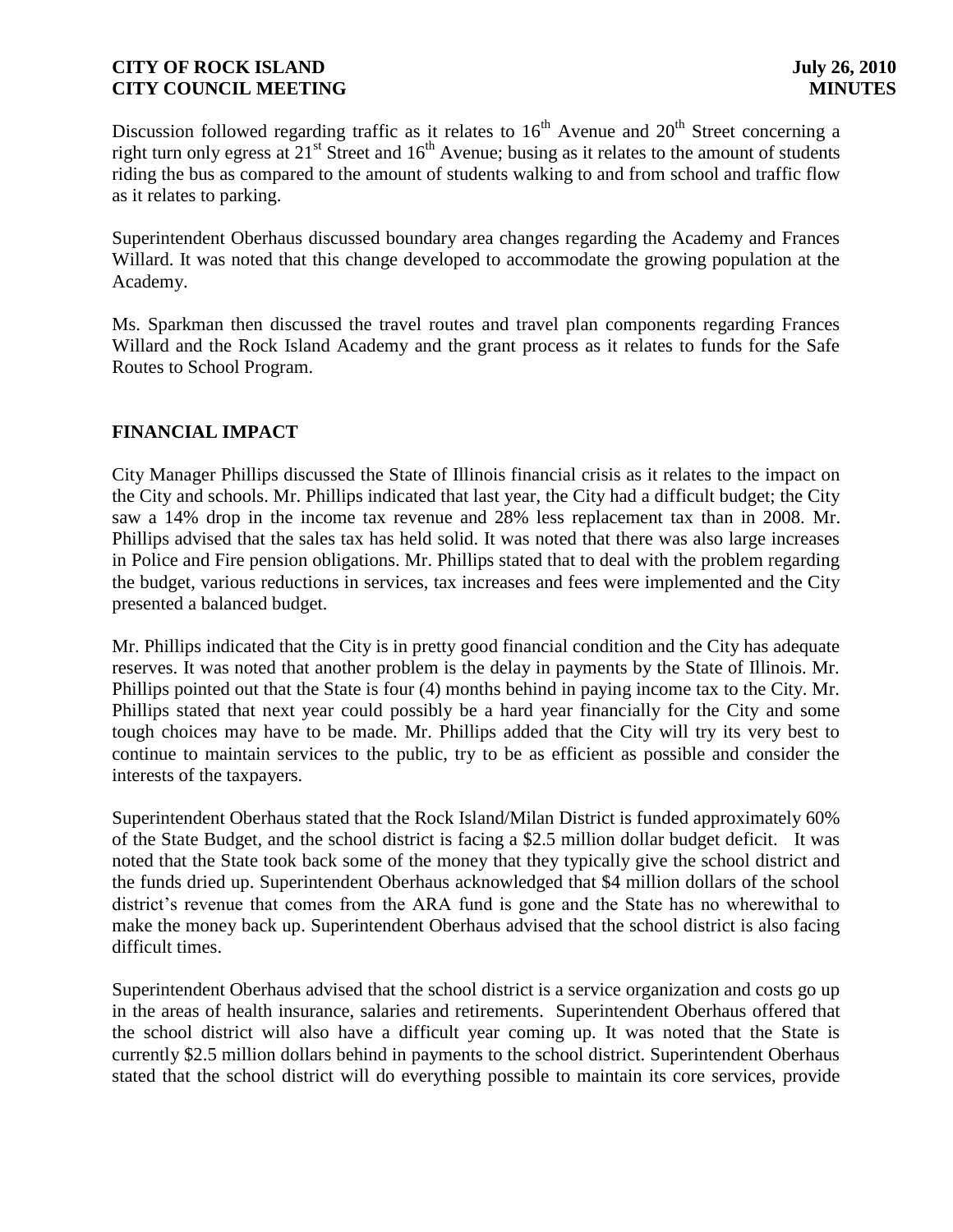efficiency in its noncore services and maximize the dollars provided by the State. Mr. Oberhaus concluded that the school district will move forward.

#### **ADJOURNMENT**

A motion made by Alderman Jones and seconded by Alderwoman Murphy to adjourn the meeting carried by the following Aye and No vote. Those voting Aye being Alderman Brooks, Alderman Foley, Alderman Tollenaer, Alderman Jones, Alderwoman Murphy and Alderman Austin; those voting No, none. The meeting was adjourned at 6:22 p. m.

> \_\_\_\_\_\_\_\_\_\_\_\_\_\_\_\_\_\_\_\_\_\_\_\_\_\_\_\_\_\_ Aleisha L. Patchin, City Clerk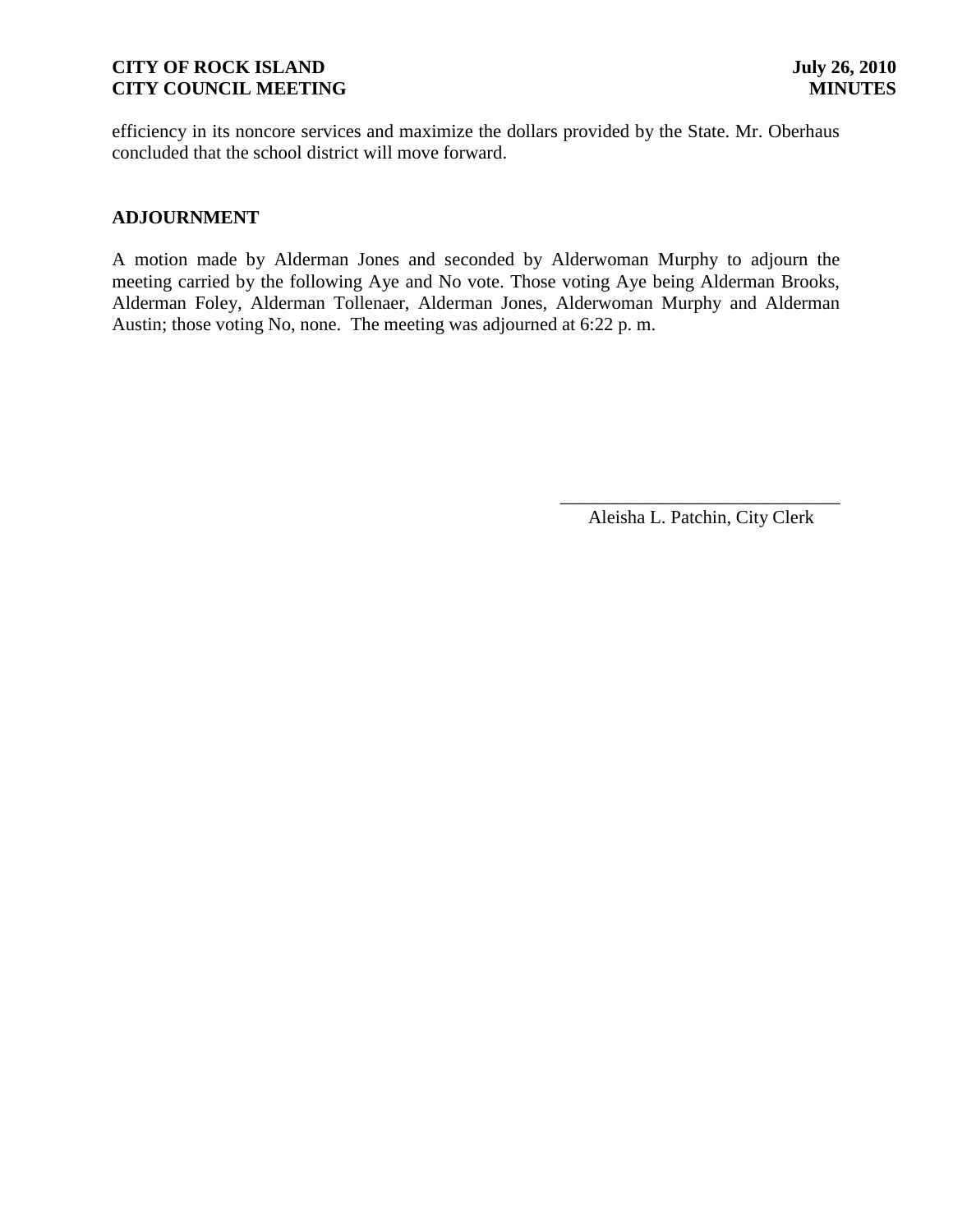Rock Island City Council met in regular session at 6:45 p.m. in Council Chambers of Rock Island City Hall. Present were Mayor Dennis E. Pauley, presiding, and Aldermen Terry M.A. Brooks I, David Conroy, P.J. Foley, Stephen L. Tollenaer, Jason W. Jones, Joy Murphy and Charles O. Austin III. City Manager John Phillips was also present.

#### **Introductory Proceedings**

Mayor Pauley called the meeting to order and led in the Pledge of Allegiance to the Flag of the United States of America. Alderman Foley gave the Invocation.

# Agenda Item #5 **Minutes of the Meeting of July 12, 2010.**

A motion was made by Alderman Austin and seconded by Alderman Jones to approve the Minutes of the Meeting of July 12, 2010 as corrected. The motion carried by the following Aye and No vote; those voting Aye being Alderman Brooks, Alderman Conroy, Alderman Foley Alderman Tollenaer, Alderman Jones, Alderwoman Murphy and Alderman Austin; those voting No, none.

#### Agenda Item #6 **Update Rock Island by Mayor Pauley.**

Mayor Pauley stated that Family Fun Day at the Martin Luther King Jr. Community Center is a one-day community festival offering fun, entertainment and food from area businesses and youth organizations. It was noted that Family Fun Day will be held at the Martin Luther King Center at 630 Martin Luther King Drive from 10:00 a.m. to 3:00 p.m. with the parade starting at 10:00 a.m. Mayor Pauley commented that this event was originally scheduled on August  $7<sup>th</sup>$ , but has been moved to July  $31<sup>st</sup>$ .

Mayor Pauley indicated that the Rock Island/Milan Education Foundation is seeking nominations for the annual Rock Island Legends alumni award and the Founders Circle community award. Mayor Pauley added that award nominations are due by July  $30<sup>th</sup>$ . It was noted to visit [www.rockislandeducationfoundation.org](http://www.rockislandeducationfoundation.org/) for nomination forms.

The Mayor stated that National Night Out Against Crime will be held at Longview Park on Tuesday, August 3<sup>rd</sup>. Mayor Pauley stated that this will be fun for both kids and adults. It was noted that everyone can see police and fire vehicles and canine and taser demonstrations. It was noted that the Community Caring Conference, Rock Island Park Board and Target sponsor this event for residents to meet law enforcement officers and learn about safety. Mayor Pauley indicated that after the event, everyone is encouraged to meet with neighbors and get to know their neighborhood better. Mayor Pauley stated that the block club with the most attendees at Longview will receive a prize, but there will be other freebies given out. The Mayor added that this event starts at 4:00 p.m.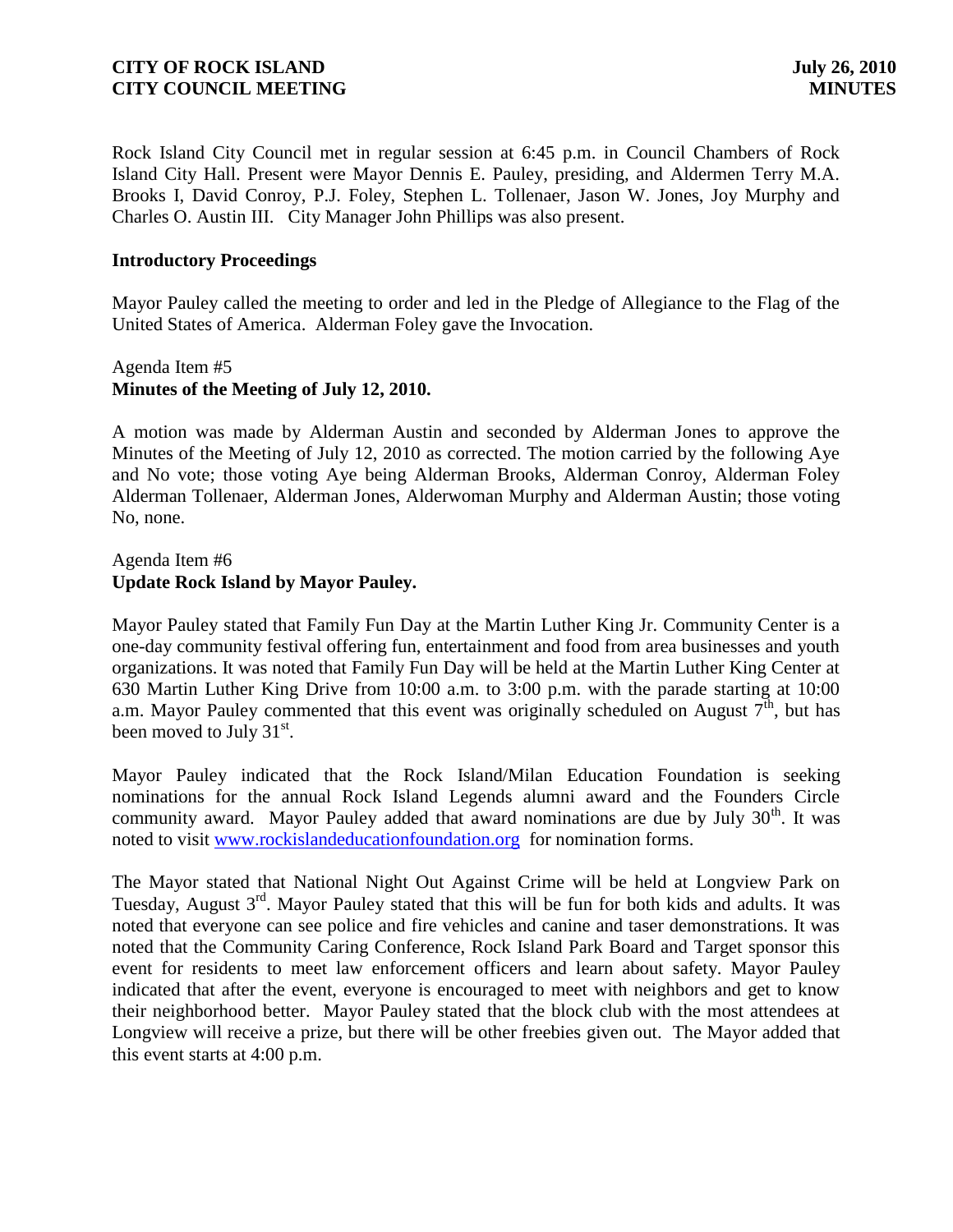Mayor Pauley offered that Keep Rock Island Beautiful's new Adopt-an-Event program will allow organizations or individuals to borrow recycling bins for plastic and aluminum cans for special events. It was noted that if anyone would like to reserve a bin, please call 786-1334. The Mayor added that this is a good way to keep Rock Island clean.

Mayor Pauley stated that there is free theatre on Tuesdays in Lincoln Park, presented by the Genesius Guild. See Aristophanes' Ecclesiazusae on July  $31<sup>st</sup>$  and August  $1<sup>st</sup>$ . It was noted that both shows begin at 8:00 p.m.

### Agenda Item #7 **Proclamation declaring Monday, August 3, 2010 as National Night Out.**

Mayor Pauley read the Proclamation declaring Monday, August 3, 2010 as National Night Out.

Mr. Kolbi Reeder from the Community Caring Conference accepted the Proclamation. Mr. Reeder thanked the Mayor and Council for the Proclamation and invited Council to National Night Out on August  $3^{rd}$  from 5:30 p.m. to 7:30 p.m. at Longview Park.

#### Agenda Item #8

**Public Hearing on a request from Nasreen Akhter, owner of Eleventh Street Mart, LLC doing business as "Eleventh Street Mart, LLC" for a waiver of the signature requirement to secure a Liquor License for at 1520 11th Street.** 

Mayor Pauley closed the regular meeting at 6:50 p.m. and opened a Public Hearing on a request from Nasreen Akhter, owner of the Eleventh Street Mart, LLC doing business as Eleventh Street Mart, LLC for a waiver of the signature requirement to secure a liquor license at  $1520 \, 11^{\text{th}}$  Street.

Mayor Pauley inquired upon Mr. Frank Coyle to step forward. Mayor Pauley swore in Mr. Coyle.

Mr. Coyle of 100 17<sup>th</sup> Street stated that he is an attorney and he is at the meeting on behalf of Eleventh Street Mart. Attorney Coyle pointed out that Eleventh Street Mart has worked long and hard on obtaining the signatures necessary within the required area. Attorney Coyle advised that the area is surrounded by absentee landlords of which some cannot be found. It was noted that 20 people in the area were approached by mail. Attorney Coyle commented that one (1) letter came back unopened and the rest did not come back. Attorney Coyle stated that Eleventh Street Mart is faced with apathy.

Attorney Coyle indicated that Eleventh Street Mart filed a petition along with as many signatures that could be obtained. Attorney Coyle advised that he didn't believe that there is an outpouring of objections; it is an outpouring of apathy. Attorney Coyle stated that all of the other convenient stores in the area are competition and many people are impulse buyers of alcohol. Attorney Coyle added that to place one (1)) convenient store at a non-competitive disadvantage competition wise is doing a disservice. Attorney Coyle stated that Eleventh Street Mart wants to compete with other vendors in the neighborhood and by making Eleventh Street Mart noncompetitive with other businesses would force Eleventh Street Mart to close.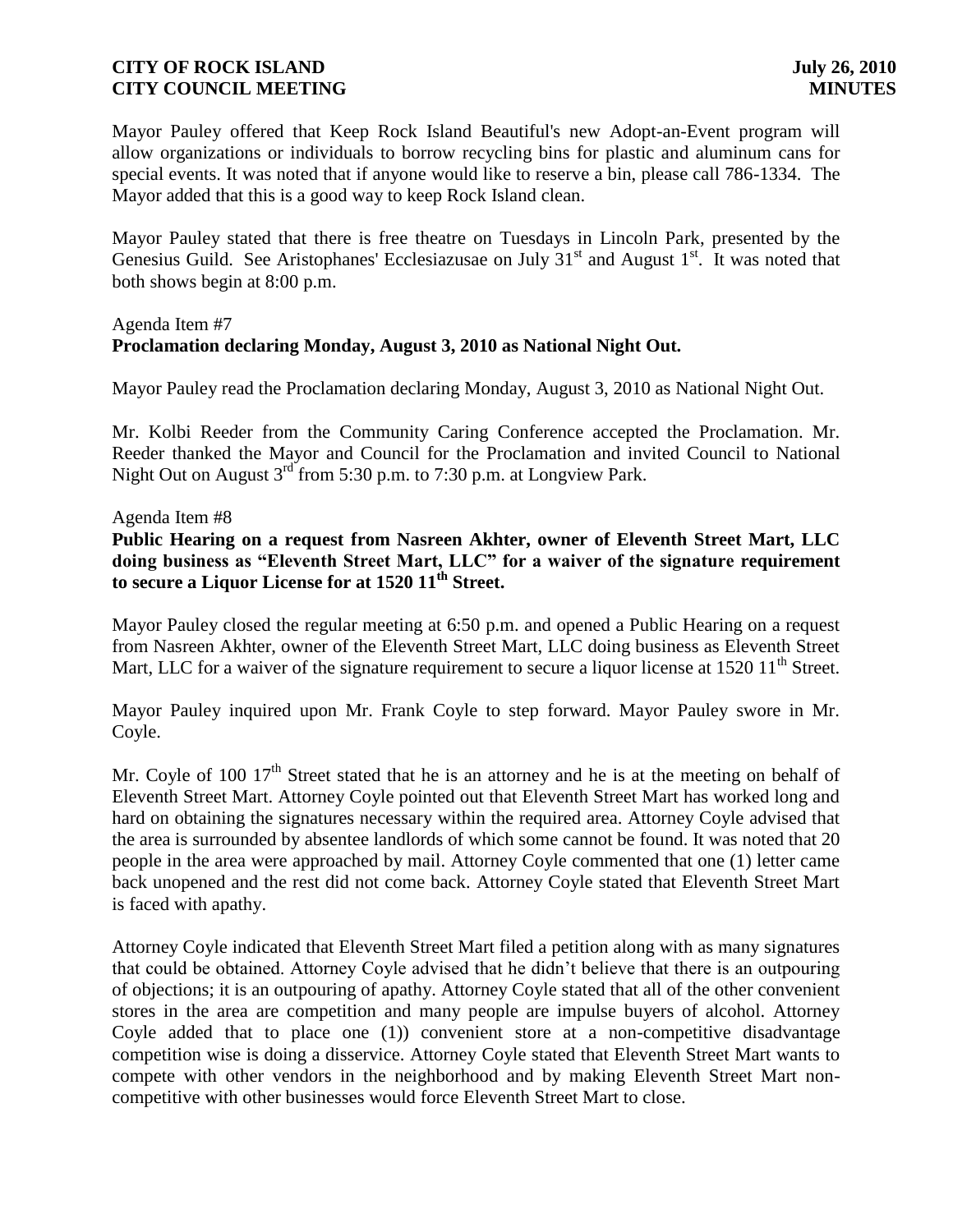Mayor Pauley inquired as to whether there was anyone that wished to speak in favor of the waiver of the signature requirement for a liquor license at  $1520 \, 11^{th}$  Street. No one stepped forward.

Mayor Pauley then inquired as to whether there was anyone who wished to speak in opposition to the waiver of the signature requirement for a liquor license at  $1520\ 11<sup>th</sup>$  Street.

Ms. Kim Callaway-Thompson of 1317 14 ½ Street and Co-Chair of the West End Neighborhood Association stepped forward.

Mayor Pauley swore in Ms. Callaway-Thompson.

Ms. Callaway-Thompson read a statement on behalf of the West End Neighborhood Association expressing disappointment and disapproval of the City Council and Liquor Commission for giving further consideration to the request from Eleventh Street Mart to secure a liquor license at 1520 11<sup>th</sup> Street. Members of the West End Neighborhood Association stood in protest regarding their disapproval of the request.

Andy Boswell of 801 43rd Street stepped forward.

Mayor Pauley swore in Mr. Boswell.

Mr. Boswell voiced concerns in opposition to Eleventh Street Mart's request to secure a liquor license at  $1520$   $11<sup>th</sup>$  Street.

Alderman Brooks stated that he was in support of Eleventh Street Mart securing a liquor license. Alderman Brooks pointed out that Eleventh Street Mart has made improvements to the property and the owners care about the community. Alderman Brooks stated that the owners of Eleventh Street Mart deserve a chance to compete and to stay in business.

Alderman Jones stated the he would not be in support of Eleventh Street Mart securing a liquor license at  $1520 \ 11<sup>th</sup>$  Street. Alderman Jones offered that he appreciated the improvements that have been made to the property, but did not think it was in the best interest of the neighborhood for a liquor license to be issued to that location.

Alderman Tollenaer inquired upon Lt. Tim McCloud as to what the reasoning was behind the recommendation to not approve a liquor license for the location at  $1520 \, 11^{\text{th}}$  Street.

Lt. Tim McCloud of the Police Department  $(316 \; 16^{th}$  Street) stepped forward. Mayor Pauley swore in Lt. Tim McCloud.

Lt. McCloud stated that Eleventh Street Mart did meet all of the liquor license requirements with the exception of the signature requirement. Lt. McCloud pointed out that of the 11 required signatures, there were only three (3) that were in support of the liquor license; of the 21 other properties in which a majority was needed, there were only four (4) that were verified. Lt. McCloud stated that some of the owners that signed the petition have since changed their minds.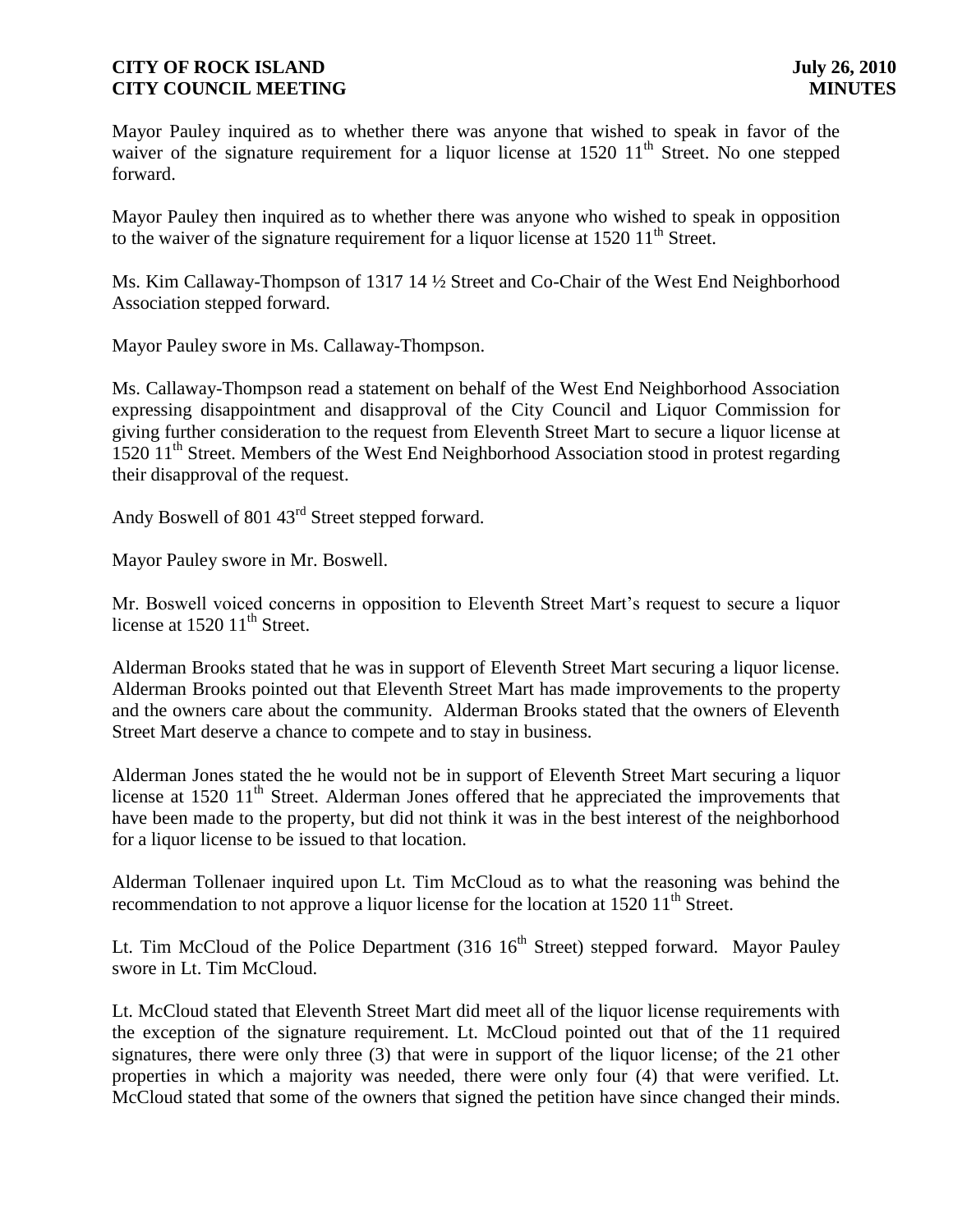In addition, it was noted that one owner's signature appeared to be forged and another signature was invalid due to the person no longer owning that property. Lt. McCloud commented that he was able to contact some of the owners and received very little support over the phone.

It was noted that Lt. McCloud took everything into account including the signatures that were provided, whether or not the tenants involved in that area are in support and the history of the business, and had recommended that it would not be in the best interest of the community for a liquor license to be issued for that location.

Alderwoman Murphy stated that Alderman Brooks is a strong advocate for his neighborhood and ward. Alderwoman Murphy indicated that she did not believe that Alderman Brooks would support something that would be detrimental to the neighborhood. Alderwoman Murphy pointed out that it is important that everyone is treated fairly. It was noted that Alderwoman Murphy voted for Walgreens to obtain a liquor license and they are a large corporation. Alderwoman Murphy commented that she would be doing a disservice to a small business if she voted against this small business. It was noted that Alderwoman Murphy was in support of Eleventh Street Mart securing a liquor license at  $152011<sup>th</sup>$  Street.

Alderman Austin stated that from listening to all of the appeals for the waiver of the signature requirement, he has never seen such negativity from those that the Eleventh Street Mart was able to contact. Alderman Austin indicated that he would not be supporting the request for the waiver of the signature requirement to secure liquor license at  $1520 \, 11^{\text{th}}$  Street.

More discussion followed. After discussion, and with no other persons present to speak in favor of or in opposition to the waiver of the signature requirement for a liquor license at  $1520 \; 11^{\text{th}}$ Street, Mayor Pauley closed the Public Hearing and reconvened the regular meeting at 7:20 p.m.

It was moved by Alderman Brooks seconded by Alderman Conroy to recommend to the Mayor/Liquor Commissioner to waive the signature requirement and approve the liquor license for  $1520 11<sup>th</sup>$  Street.

Discussion followed.

Mayor Pauley stated that this is an advisory; if this item is approved, it does not guarantee a liquor license. The Mayor pointed out that it will then go to the Liquor Commission, which has 30 days to render a decision. Mayor Pauley reiterated that this is strictly an advisory to the Liquor Commission.

After discussion, the motion carried by the following Aye and No vote; those voting Aye being Alderman Brooks, Alderman Conroy, Alderman Foley and Alderwoman Murphy; those voting No, Alderman Tollenaer, Alderman Jones and Alderman Austin.

Mayor Pauley stated that the vote was 4 to 3 to recommend to the Liquor Commission to approve the license. The Mayor added that this item will now go to the Liquor Commission and they will make a final decision.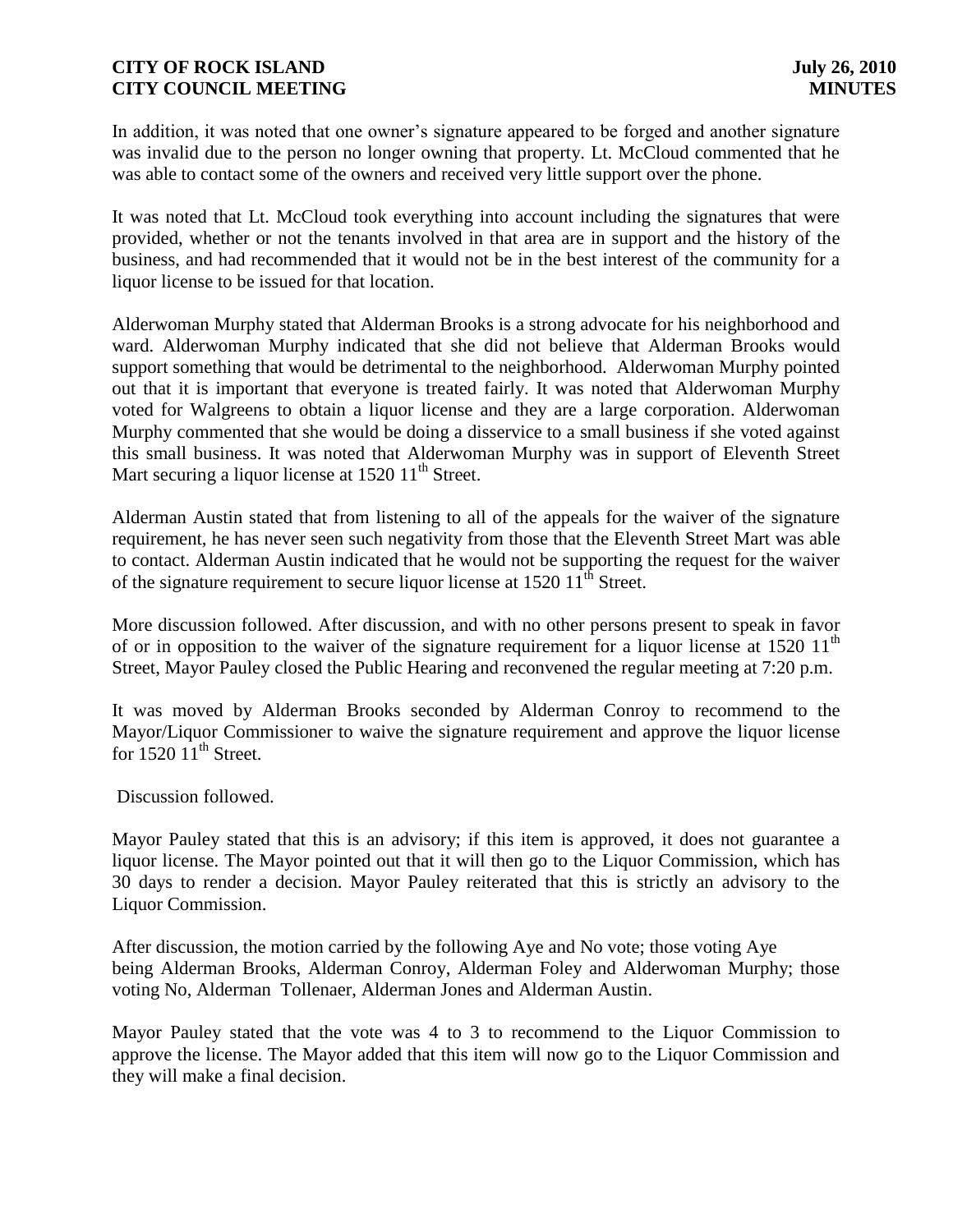#### Agenda Item #9

## **A Special Ordinance declaring four (4) current City-owned Condor/Bridgeport automated refuse packers as surplus and allowing for disposal.**

It was moved by Alderman Jones, seconded by Alderman Foley to consider, suspend the rules and pass the Ordinance. The motion carried by the following Aye and No vote: those voting Aye being Alderman Brooks, Alderman Conroy, Alderman Foley, Alderman Tollenaer, Alderman Jones, Alderwoman Murphy and Alderman Austin; those voting No, none.

#### Agenda Item #10 **A Special Ordinance declaring one (1) current City-owned Ford rescue truck as surplus and allowing for disposal.**

Alderman Conroy moved and Alderwoman Murphy seconded to consider, suspend the rules and pass the Ordinance. The motion carried by the following Aye and No vote: those voting Aye being Alderman Brooks, Alderman Conroy, Alderman Foley, Alderman Tollenaer, Alderman Jones, Alderwoman Murphy and Alderman Austin; those voting No, none.

Agenda Item #11 **CLAIMS**

It was moved by Alderman Austin, seconded by Alderwoman Murphy to accept the following reports and authorize payment as recommended. The motion carried by the following Aye and No vote: those voting Aye being Alderman Brooks, Alderman Conroy, Alderman Foley, Alderman Tollenaer, Alderman Jones, Alderwoman Murphy and Alderman Austin; those voting No, none.

- a. Report from the Administrative Services Department regarding payment in the amount of \$3,773.20 to Califf and Harper, P.C. for legal services rendered for the month of May 2010.
- b. Report from the Administrative Services Department regarding payment in the amount of \$1,079.71 to Blake Humphrey for General Liability Claims.
- c. Report from the Administrative Services Department regarding payment in the amount of \$37,340.10 to (Attorney Howard Zimmerle) Crawford and Company for Worker's Compensation settlement for Jeffrey Mowery.
- d. Report from the Administrative Services Department regarding payment in the amount of \$1,525.19 to Munson Truck and Trailer Repair, Inc. for General Liability Claims.
- e. Report from the Public Works Department regarding payment in the amount of \$9,997.15 to Rock Island Electric Motor Repair for the rebuilding of an electric pump motor. (164)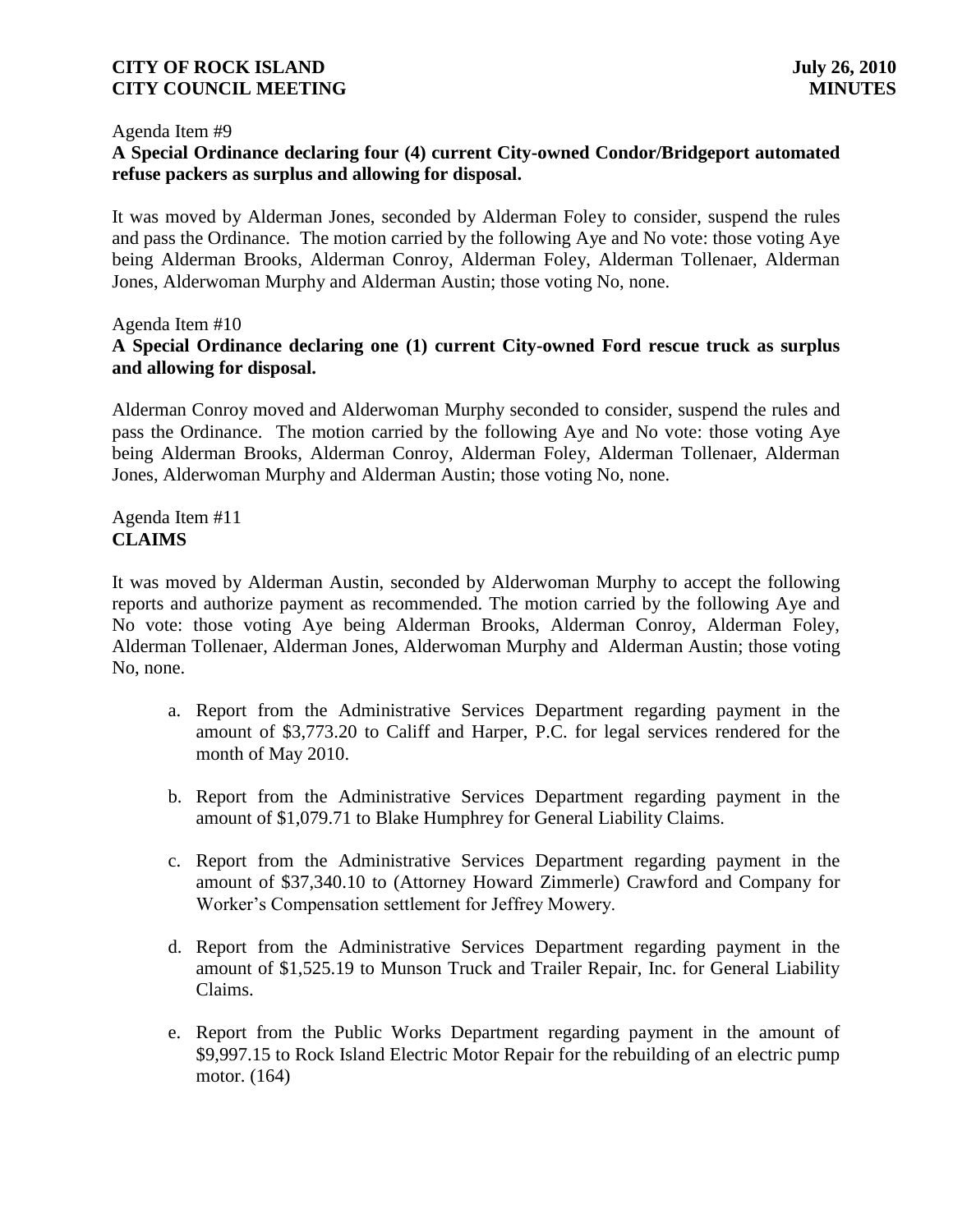- f. Report from the Public Works Department regarding payment #2 in the amount of  $$90,390.46$  to Walter D. Laud Construction for  $16<sup>th</sup>$  Avenue Reconstruction from  $22<sup>nd</sup>$ to  $24^{\text{th}}$  Street. (208)
- g. Report from the Public Works Department regarding payment #14 in the amount of \$631,254.22 to Williams/Valley Construction Management for services provided for the Schwiebert Riverfront Park-Bid Release 2 project. (209)
- h. Report from the Public Works Department regarding payment in the amount of \$4,725.25 to Howard R. Green for services provided for the 14<sup>th</sup> Street Water Tower Replacement project. (210)
- i. Report from the Public Works Department regarding payment in the amount of \$2,724.57 to Central Petroleum Equipment Company for emergency repairs to the fuel system at the Marina fuel dock. (216)
- j. Report from the Public Works Department regarding payment in the amount of \$8,357.57 to Langman Construction, Inc. for an emergency sewer repair at  $2518 22<sup>nd</sup>$ Avenue. (219)
- k. Report from the Public Works Department regarding payment #1 in the amount of \$102,339.00 to Centennial Contractors of the Quad Cities for services provided for the  $14<sup>th</sup>$  and  $15<sup>th</sup>$  Street Reconstruction: South of Blackhawk Road project. (221)
- l. Report from the Public Works Department regarding payment in the amount of \$24,145.64 to Brandt Construction Company for an emergency main break repair at 16½ Street between  $1<sup>st</sup>$  and  $2<sup>nd</sup>$  Avenue. (223)
- m. Report from the Administrative Services Department regarding payment in the amount of \$4,974.13 to Savannah Anderson for General Liability Claims.

#### Agenda Item #12 **Claims for the weeks of July 9 through July 22 in the amount of \$1,998,911.78**.

Alderman Jones moved and Alderman Austin seconded to allow the claims. The motion carried by the following Aye and No vote: those voting Aye being Alderman Brooks, Alderman Conroy, Alderman Foley, Alderman Tollenaer, Alderman Jones, Alderwoman Murphy and Alderman Austin; those voting No, none.

# Agenda Item #13 **Payroll for the weeks of June 28 through July 11 in the amount of \$1,252,519.32.**

It was moved by Alderman Conroy, seconded by Alderwoman Murphy to allow the payroll. The motion carried by the following Aye and No vote: those voting Aye being Alderman Brooks, Alderman Conroy, Alderman Foley, Alderman Tollenaer, Alderman Jones, Alderwoman Murphy and Alderman Austin; those voting No, none.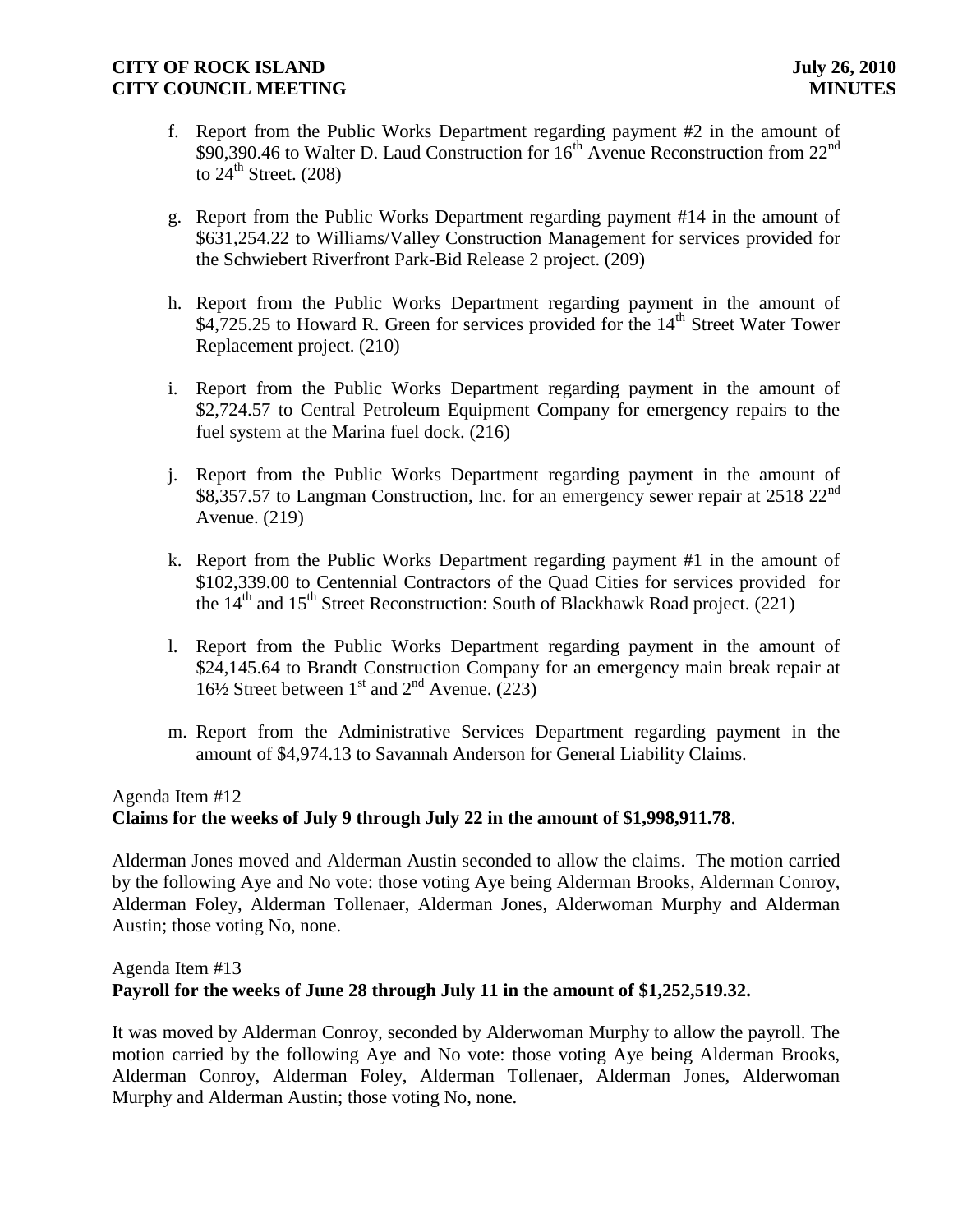#### Agenda Item #14

**Report from the Public Works Department regarding the purchase of additional parts for a refuse packer from R-Now Refuse and Recycling Company, Inc. in the amount of \$2,679.76.**

Alderman Conroy moved and Alderman Foley seconded to approve the purchase as recommended. The motion carried by the following Aye and No vote: those voting Aye being Alderman Brooks, Alderman Conroy, Alderman Foley, Alderman Tollenaer, Alderman Jones, Alderwoman Murphy and Alderman Austin; those voting No, none.

#### Agenda Item #15

**Report from the Public Works Department regarding the purchase of a remanufactured differential assembly for a refuse packer from Sadler Power Train Company, Inc. in the amount of \$2,750.00.**

It was moved by Alderman Tollenaer, seconded by Alderwoman Murphy to approve the purchase as recommended. The motion carried by the following Aye and No vote: those voting Aye being Alderman Brooks, Alderman Conroy, Alderman Foley, Alderman Tollenaer, Alderman Jones, Alderwoman Murphy and Alderman Austin; those voting No, none.

#### Agenda Item #16

### **Report from the Public Works Department regarding bids for the 2010 Asphalt Street Milling and Patching project, recommending the bid be awarded to Tri City Blacktop in the amount of \$101,105.26.**

Alderwoman Murphy moved and Alderman Austin seconded to award the bid as recommended and authorize the City Manager to execute the contract documents. The motion carried by the following Aye and No vote: those voting Aye being Alderman Brooks, Alderman Conroy, Alderman Foley, Alderman Tollenaer, Alderman Jones, Alderwoman Murphy and Alderman Austin; those voting No, none.

#### Agenda Item #17

# **Report from the Public Works Department regarding bids for the 106th Avenue West Road Edge Repair to the east of 35th Street West project, recommending the bid be awarded to Brandt Construction in the amount of \$49,045.45.**

It was moved by Alderman Conroy, seconded by Alderwoman Murphy to award the bid as recommended and authorize the City Manager to execute the contract documents. The motion carried by the following Aye and No vote: those voting Aye being Alderman Brooks, Alderman Conroy, Alderman Foley, Alderman Tollenaer, Alderman Jones, Alderwoman Murphy and Alderman Austin; those voting No, none.

#### Agenda Item #18

**Report from the Public Works Department regarding bids for the Public Works Street Garage - Metal Building Package project, recommending the bid be awarded to General Constructors in the amount of \$299,000.00.**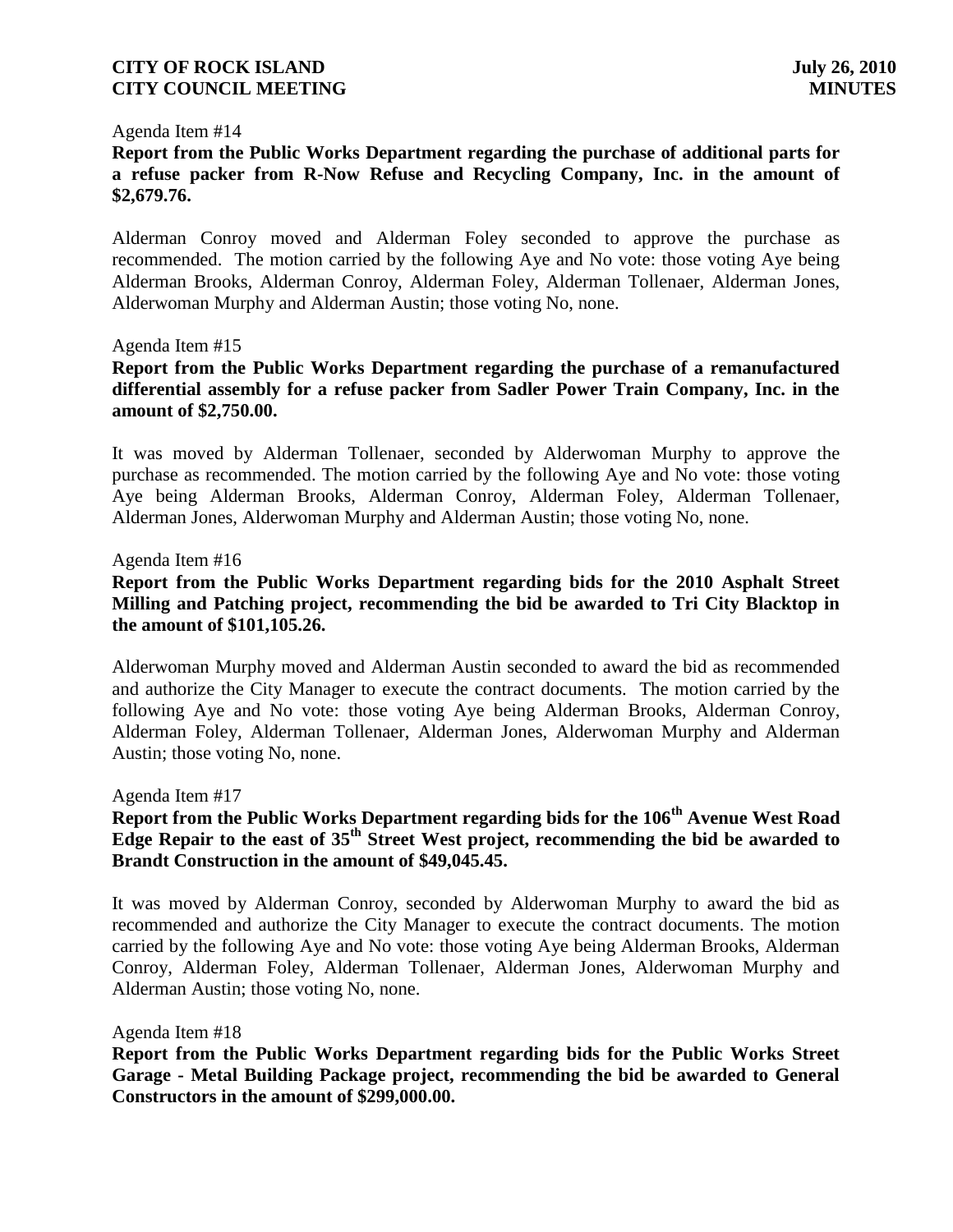Alderman Conroy moved and Alderman Jones seconded to award the bid as recommended and authorize the City Manager to execute the contract documents. The motion carried by the following Aye and No vote: those voting Aye being Alderman Brooks, Alderman Conroy, Alderman Foley, Alderman Tollenaer, Alderman Jones, Alderwoman Murphy and Alderman Austin; those voting No, none.

#### Agenda Item #19

**Report from the Public Works Department regarding a proposal from Missman, Stanley & Associates for a Traffic Study and an Intersection Design Study for an intersection to be located on the Rock Island Parkway (IL. Route 92) north of Interstate 280 in the amount not to exceed \$21,000.00.**

It was moved by Alderman Conroy, seconded by Alderman Foley to approve the proposal as recommended and authorize the City Manager to execute the contract documents. The motion carried by the following Aye and No vote: those voting Aye being Alderman Brooks, Alderman Conroy, Alderman Foley, Alderman Tollenaer, Alderman Jones, Alderwoman Murphy and Alderman Austin; those voting No, none.

#### Agenda Item #20

# **Report from the Public Works Department regarding an Adopt-A-Highway agreement with Kelley Bishop to adopt Velie Drive from the corner of Velie Drive and Hickory Court down the hill and going west on Valley View Drive to Blackhawk Road**.

Alderwoman Murphy moved and Alderman Austin seconded to approve the agreement as recommended and authorize the City Manager to execute the contract documents. The motion carried by the following Aye and No vote: those voting Aye being Alderman Brooks, Alderman Conroy, Alderman Foley, Alderman Tollenaer, Alderman Jones, Alderwoman Murphy and Alderman Austin; those voting No, none.

Agenda Item #21

### **Report from the Public Works Department regarding an Intergovernmental agreement with Rock Island/Milan School District #41 for the Rock Island Center for Math and Science.**

It was moved by Alderman Jones, seconded by Alderman Conroy to approve the agreement as recommended, authorize the City Manager to execute the contract documents, consider, suspend the rules and pass the Ordinance and authorize the Public Works Department to install the necessary traffic control signage. The motion carried by the following Aye and No vote: those voting Aye being Alderman Brooks, Alderman Conroy, Alderman Foley, Alderman Tollenaer, Alderman Jones, Alderwoman Murphy and Alderman Austin; those voting No, none.

#### Agenda Item #22

**Report from the Finance Department regarding an adjustment to the Fiscal Year 2011 Budget, recommending an adjustment to the Hydroelectric Plant Fund in the amount of \$86,200.00.**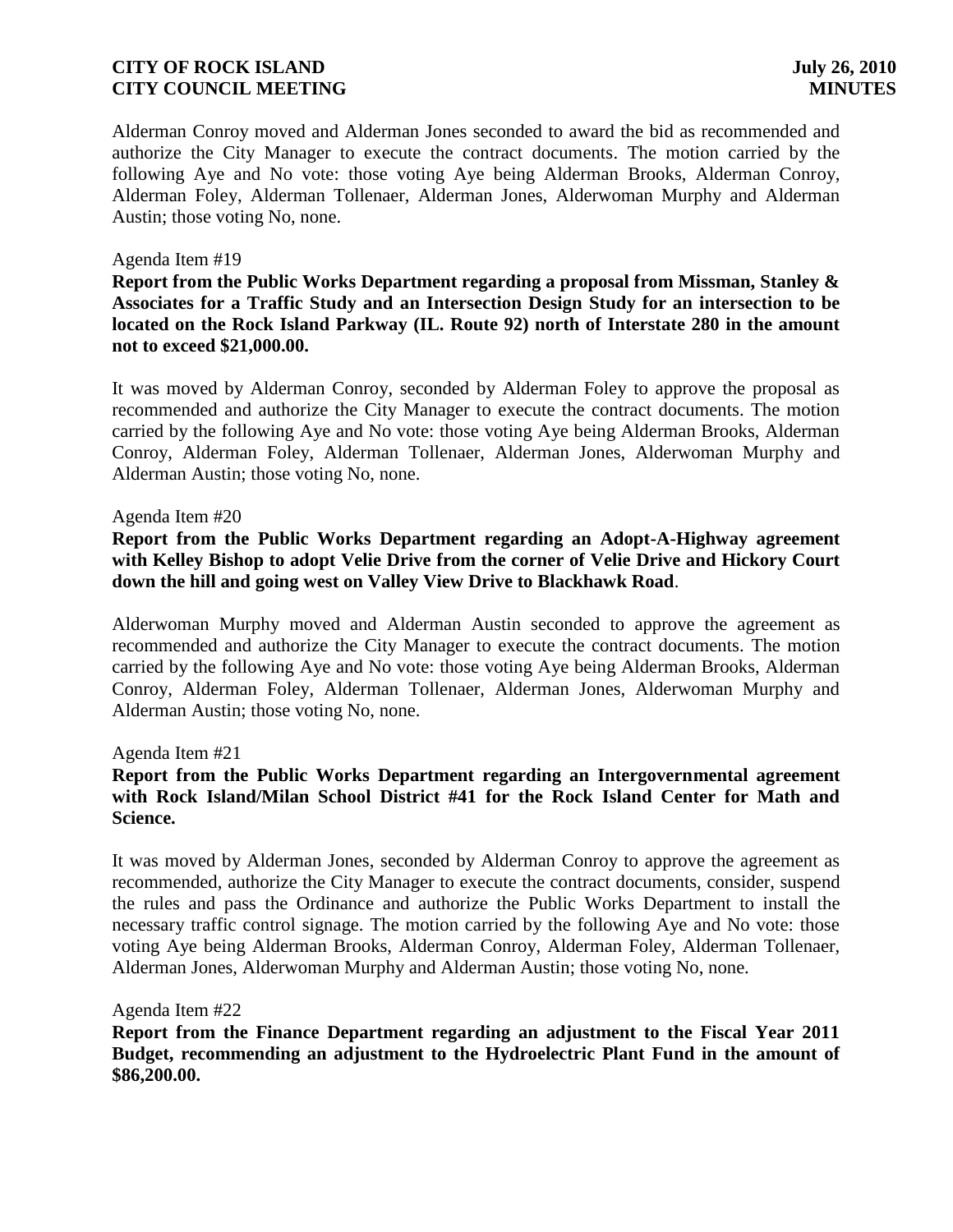Alderman Conroy moved and Alderwoman Murphy seconded to approve the budget adjustment as recommended. The motion carried by the following Aye and No vote: those voting Aye being Alderman Brooks, Alderman Conroy, Alderman Foley, Alderman Tollenaer, Alderman Jones, Alderwoman Murphy and Alderman Austin; those voting No, none.

#### Agenda Item #23

# **Report from the Parks and Recreation Department regarding a Special Ordinance amending Chapter 3 of the Code of Ordinances regarding a Caterer's liquor license option.**

It was moved by Alderman Conroy seconded by Alderman Foley to consider, suspend the rules and pass the ordinance. The motion carried by the following Aye and No vote: those voting Aye being Alderman Brooks, Alderman Conroy, Alderman Foley, Alderman Tollenaer, Alderman Jones, Alderwoman Murphy and Alderman Austin; those voting No, none.

#### Agenda Item #24

# **Report from the Parks and Recreation Department regarding the 2011 Rail Festival, recommending that \$25,000.00 from fund 207 (Hotel/Motel Tax revenue) be earmarked out of the current budget as start up money.**

Alderman Foley moved and Alderman Conroy seconded to approve the request as recommended and authorize staff to negotiate and execute an agreement between the Quad Cities Convention and Visitors Bureau and Prestige Rail Marketing. The motion carried by the following Aye and No vote: those voting Aye being Alderman Brooks, Alderman Conroy, Alderman Foley, Alderman Tollenaer, Alderman Jones, Alderwoman Murphy and Alderman Austin; those voting No, none.

#### Agenda Item #25

# **Report from the Police Department regarding amendments to Chapter 8 of the Code of Ordinances regarding domesticated animals on the Great River Plaza.**

It was moved by Alderman Jones, seconded by Alderman Austin to approve the amendments as recommended and refer to the City Attorney for an ordinance.

Alderman Conroy inquired as to whether this ordinance allows dogs onto the Plaza.

Mr. Phillips stated yes; a lot of residents Downtown walk their dogs.

After comments, the motion carried by the following Aye and No vote: those voting Aye being Alderman Brooks, Alderman Conroy, Alderman Foley, Alderman Tollenaer, Alderman Jones, Alderwoman Murphy and Alderman Austin; those voting No, none.

#### Agenda Item #26

**Report from the Community and Economic Development Department regarding an ordinance amending the Downtown Tax Increment Financing Redevelopment Plan and Project.**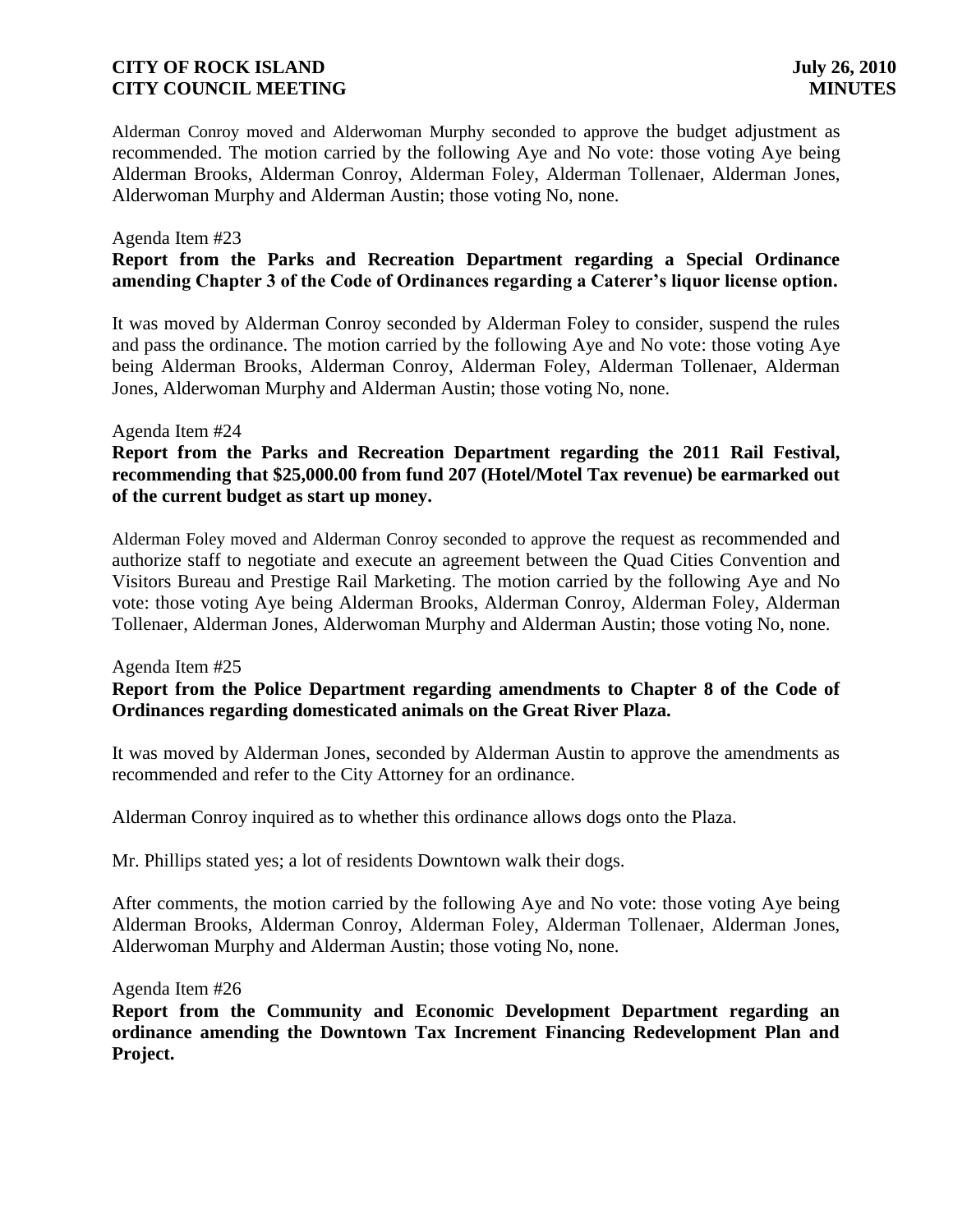Alderman Austin moved and Alderman Conroy seconded to consider, suspend the rules and pass the ordinance. The motion carried by the following Aye and No vote: those voting Aye being Alderman Brooks, Alderman Conroy, Alderman Foley, Alderman Tollenaer, Alderman Jones, Alderwoman Murphy and Alderman Austin; those voting No, none.

#### Agenda Item #27

**Report from the Community and Economic Development Department regarding a Boating Infrastructure Grant Program application for the Schwiebert Riverfront Park Transient Boat Dock facilities**.

It was moved by Alderman Foley, seconded by Alderman Jones to approve the application, authorize the City Manager to execute the Certification Statement and submit the application as recommended.

Discussion followed.

Alderman Jones noted that the City did not receive funds last time for the transient boat dock, but this time changes were made to the application. Alderman Jones inquired as to whether there was a backup plan in regards to still having a transient boat dock.

City Manager Phillips advised that the City tried to get an appropriation earmarked in the Federal Government through a transportation appropriations bill and the City was not successful at this last session for obtaining it. It was noted that it does not look promising for next year's appropriation. Mr. Phillips noted that this was one of the backup plans. Mr. Phillips stated that if the City is unsuccessful with this one, then alternative sources of funding would have to be explored.

After discussion, the motion carried by the following Aye and No vote: those voting Aye being Alderman Brooks, Alderman Conroy, Alderman Foley, Alderman Tollenaer, Alderman Jones, Alderwoman Murphy and Alderman Austin; those voting No, none.

#### Agenda Item #28

**Report from the Traffic Engineering Committee regarding a request for the installation of a stop sign at 40th Street and 11th Avenue.**

**Note:** The original motion from TEC was to deny the request as recommended.

Alderwoman Murphy moved and Alderman Conroy seconded to approve the request as recommended. The motion carried by the following Aye and No vote: those voting Aye being Alderman Brooks, Alderman Conroy, Alderman Foley, Alderman Tollenaer, Alderman Jones, Alderwoman Murphy and Alderman Austin; those voting No, none.

**Note**: Please refer to the amendment to Agenda Item #28 after Agenda Item #31.

# Agenda Item #29 **Report from the Mayor regarding an appointment to the Beautification Commission.**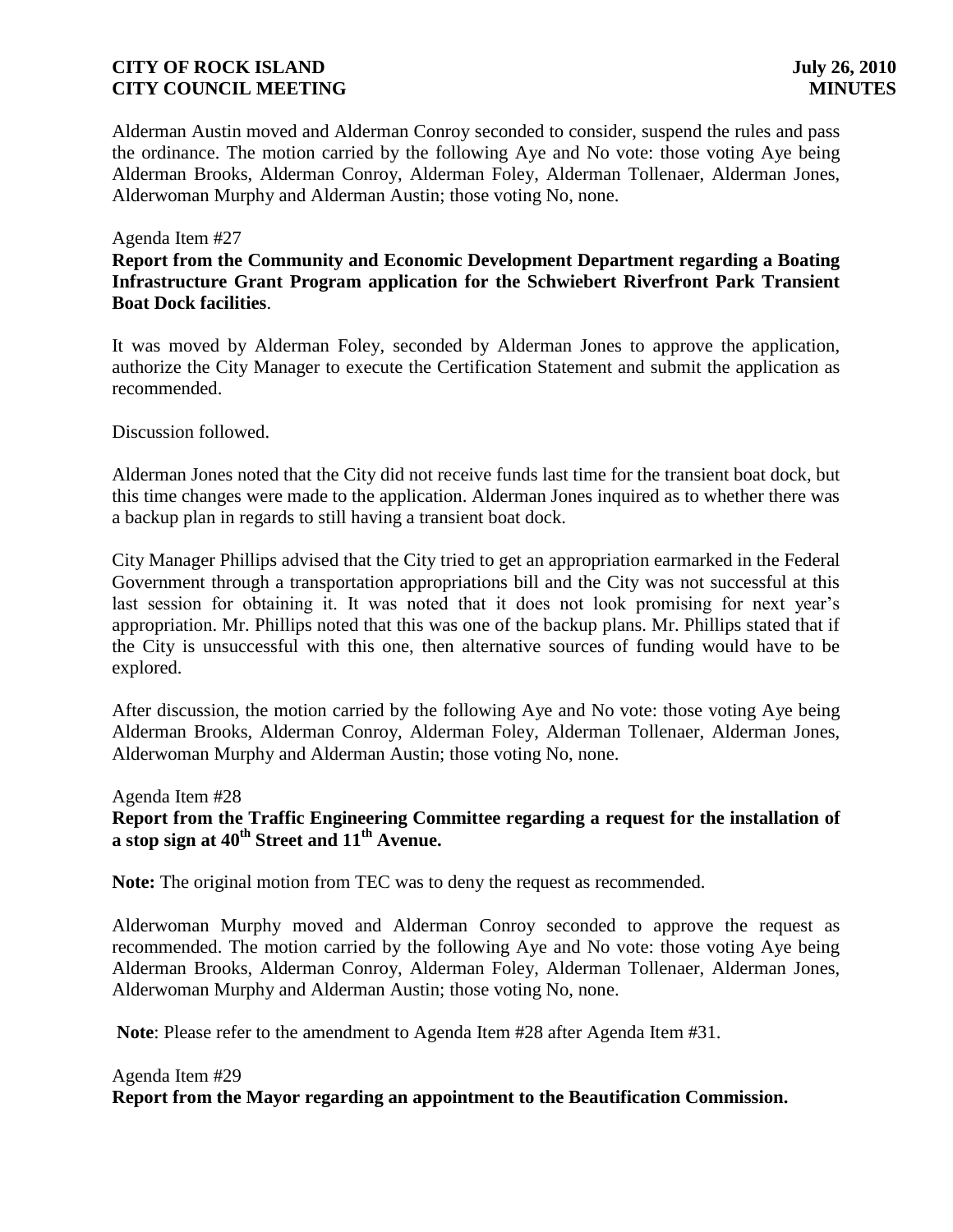It was moved by Alderman Conroy, seconded by Alderman Jones to approve the appointment as recommended. The motion carried by the following Aye and No vote: those voting Aye being Alderman Brooks, Alderman Conroy, Alderman Foley, Alderman Tollenaer, Alderman Jones, Alderwoman Murphy and Alderman Austin; those voting No, none.

Joyce Bishop was appointed to the Beautification Commission with a term to expire in 2013.

#### Agenda Item #30

# **Report from the Mayor regarding appointments to the Property Maintenance Board of Appeals.**

Alderman Foley moved and Alderman Jones seconded to approve the appointments as recommended. The motion carried by the following Aye and No vote: those voting Aye being Alderman Brooks, Alderman Conroy, Alderman Foley, Alderman Tollenaer, Alderman Jones, Alderwoman Murphy and Alderman Austin; those voting No, none.

Jennifer Schull, Dorothy Rossler, Diane Oestreich and Greg Harmon were appointed to the Property Maintenance Board of Appeals with terms expiring in July of 2013.

#### Agenda Item #31

# **Report from the City Clerk regarding a Plaza activity permit application for Steve's Old Time Tap to hold their 4th annual Bags Tournament on Saturday, July 31, 2010 from 10:00 a.m. to 5:00 p.m.**

It was moved by Alderman Conroy, seconded by Alderman Jones to approve the event for Steve's Old Time Tap as recommended, subject to complying with all other liquor and Plaza regulations.

Discussion followed;

Alderman Conroy inquired as to whether Steve's Old Time Tap is required to have Police Officers for the event due to only 40 to 60 people attending the event and the event would probably end by 3:00 p.m.

City Manager Phillips stated that the City is no longer requiring the Downtown to provide Police Officers as the City did in the past. It was noted that this requirement changed last year. Mr. Phillips indicated that it is up to the Liquor Commissioner and the Police Department to look at each event individually to determine whether or not Police Officers are needed.

After discussion, the motion carried by the following Aye and No vote: those voting Aye being Alderman Brooks, Alderman Conroy, Alderman Foley, Alderman Tollenaer, Alderman Jones, Alderwoman Murphy and Alderman Austin; those voting No, none.

**Note:** Agenda Item #28 was revisited for an amendment.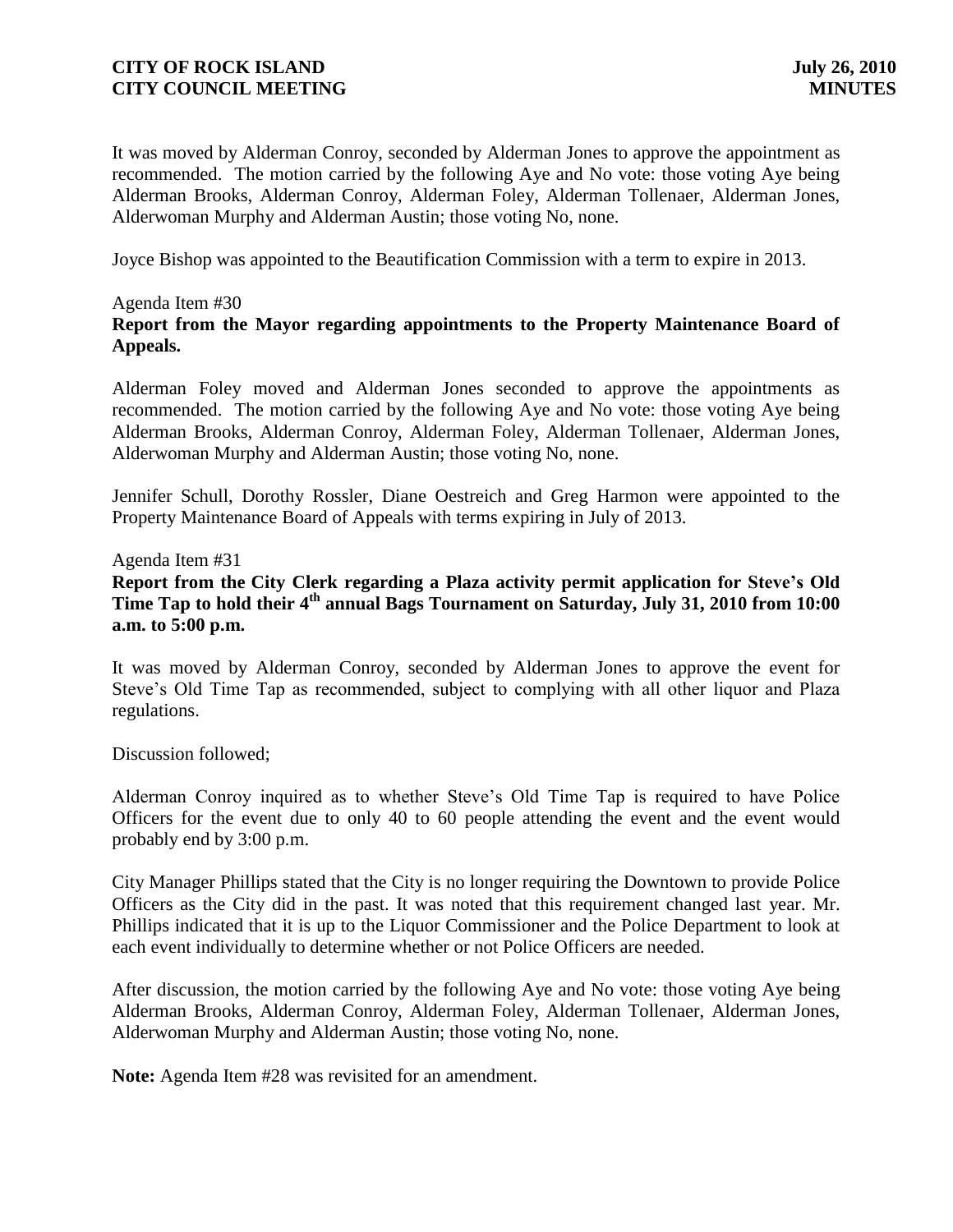Alderwoman Murphy inquired as to whether Agenda Item #28 needed a roll call due to spending money for a stop sign.

City Attorney Kutsunis stated that a roll call would not be needed until it comes back for approval of the ordinance. However, since the motion was to approve this item, it would need to be referred to the City Attorney for an ordinance.

The amended motion to Agenda Item #28 reads as follows:

Alderwoman Murphy moved and Alderman Jones seconded to approve the request as recommended and refer to the City Attorney for an ordinance. The motion carried by the following Aye and No vote: those voting Aye being Alderman Brooks, Alderman Conroy, Alderman Foley, Alderman Tollenaer, Alderman Jones, Alderwoman Murphy and Alderman Austin; those voting No, none.

#### Agenda Item #32

**Report from the City Clerk regarding a request for a Street Closing at 10th Avenue between 14th Street and 14½ Street and a Sound Amplification permit for the Greater Antioch Baptist Church for Friday, July 30, 2010 from 5:00 p.m. to 9:00 p.m**.

Alderman Tollenaer moved and Alderman Brooks seconded to approve the requests as recommended. The motion carried by the following Aye and No vote: those voting Aye being Alderman Brooks, Alderman Conroy, Alderman Foley, Alderman Tollenaer, Alderman Jones, Alderwoman Murphy and Alderman Austin; those voting No, none.

#### Agenda Item #33

**Report from the City Clerk regarding a request from the Fraternal Order of Eagles for a Sound Amplification permit for a fundraiser for St. Jude Children's Cancer Research to be held on Saturday, August 21, 2010 from 1:00 p.m. to 10:00 p.m. at 5103 11th Street.**

It was moved by Alderman Conroy, seconded by Alderman Austin to approve the sound amplification permit as recommended. The motion carried by the following Aye and No vote: those voting Aye being Alderman Brooks, Alderman Conroy, Alderman Foley, Alderman Tollenaer, Alderman Jones, Alderwoman Murphy and Alderman Austin; those voting No, none.

#### Agendas Item #34

### **Report from the City Clerk regarding an Activity Permit application from the CornBelt Running Club to hold their annual 5K and 10K Run on Sunday, October 10, 2010 from 8:00 a.m. to 10:00 a.m.**

Alderman Austin moved and Alderwoman Murphy seconded to approve the application as recommended. The motion carried by the following Aye and No vote: those voting Aye being Alderman Brooks, Alderman Conroy, Alderman Foley, Alderman Tollenaer, Alderman Jones, Alderwoman Murphy and Alderman Austin; those voting No, none.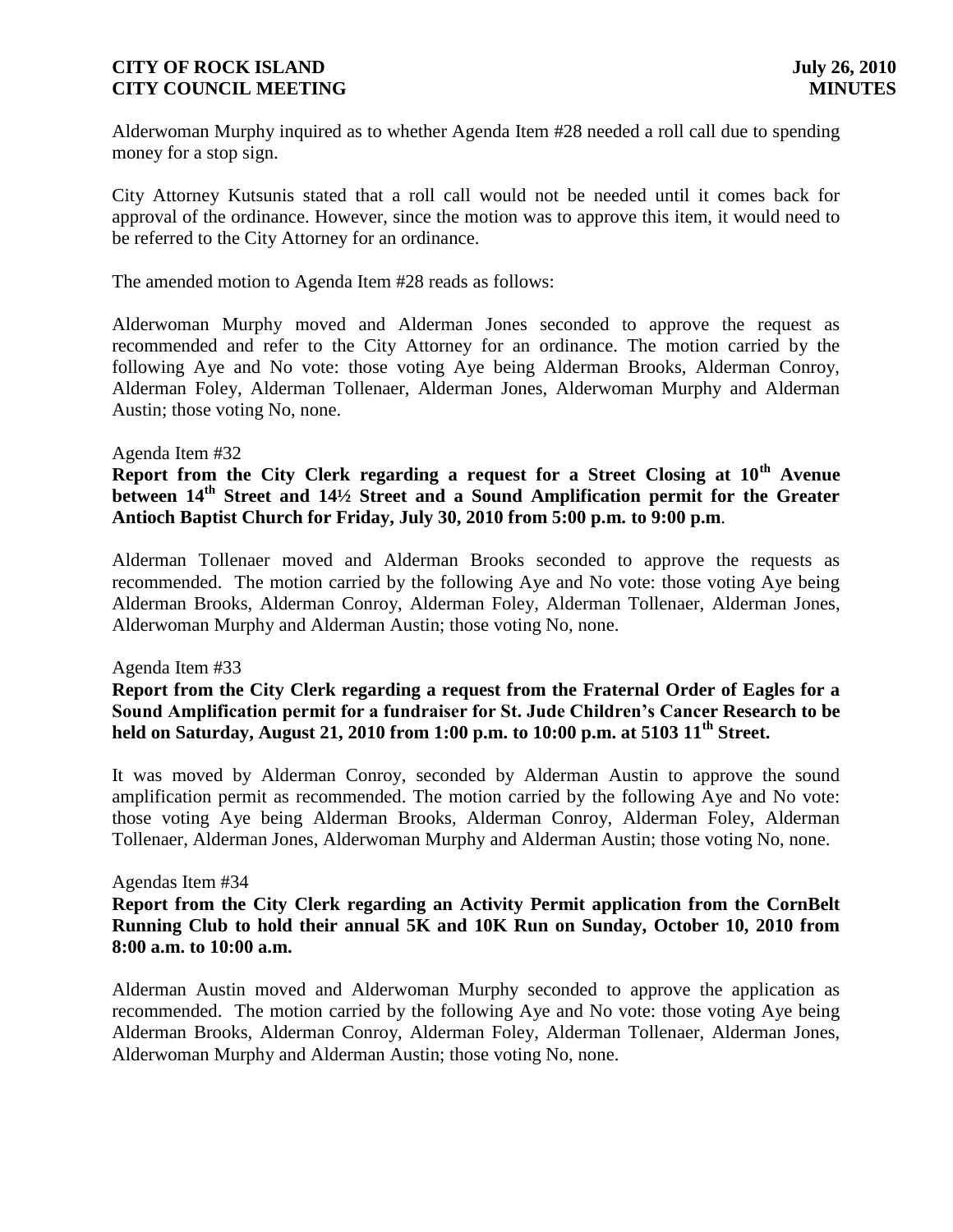### Agenda Item #35 **Items from the City Manager's Memorandum Packet.**

City Manager Phillips pointed out that the Stormwater Management meeting will be held on Friday, July  $30<sup>th</sup>$  at 10:00 a.m. in Council Chambers. It was noted that this is in regards to the Andalusia Road stormwater management issue.

Mr. Phillips noted that the Hydroelectric Plant rededication ceremony will be held on Monday, August  $9^{th}$  at 3:00 p.m. with the dedication at 3:30 p.m.

Mr. Phillips made reference to the report included in the memo packet regarding the first six (6) months of crime statistics.

Mr. Phillips inquired upon Finance Director Bill Scott to review the June Management Report and the Actuarial Assumptions report regarding Police and Fire pensions.

Mr. Scott stated that generally, things are on target, and the City is where it is expected to be at this time in the fiscal year. Mr. Scott noted that the revenues in the General Fund are a little higher than normal when compared with the expense because the City received the first property tax distribution in June, and that is basically 40% of the property tax receipts.

Mr. Scott stated that the State shared revenues look much better than last year. It was noted that the projection was reduced significantly with this budget. Mr. Scott pointed out that the concern is the utility tax, which was reduced. Mr. Scott commented that the utility tax will be watched closely. Mr. Scott indicated that the other fund is generally on target. It was noted that there is a loss in the General Fund this year. Mr. Scott stated that the reason is due to the delay in the State providing the State shared revenue (income tax) to the City.

Mr. Scott and Mr. Phillips further discussed the June Management Report.

Mr. Scott then discussed the Actuarial Assumptions Report regarding Police and Fire pensions. Mr. Scott advised that the Police and Fire pension funds are required to be 100% funded by the year 2033. It was noted that currently, the funds are approximately 50% funded. Mr. Scott discussed the cash inflow and outflow. It was noted that for both funds, the outflow of money comes from the pension payments and the cash inflow comes from employees, interest on the assets the funds hold and the property tax levy.

Mr. Scott pointed out that when Actuary Tim Sharpe calculates the unfunded liability, he assumes there will be a certain amount of interest earned on the cash the fund holds. It is assumed that in the future, all of the money that funds that investment will earn 8%.

Mr. Scott stated that historically, the City has not achieved 8.0%. Mr. Scott stated that this is a concern because by not achieving the 8.0% basically pushes the cost out to future generations.

Mr. Scott further discussed the Actuarial Assumptions report. Mr. Scott indicated that his recommendation would be to adjust the interest rate assumption used for the actuarial valuations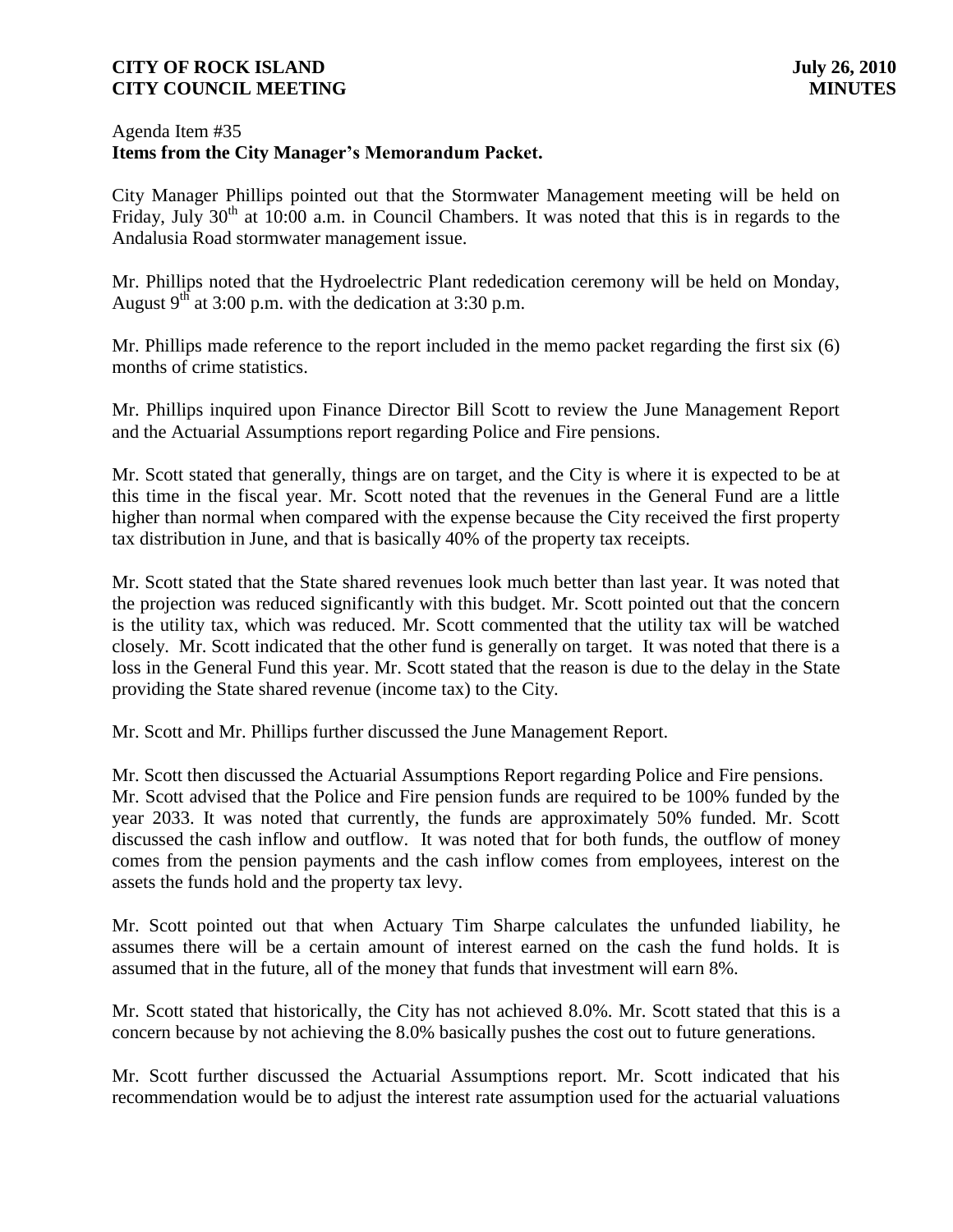of the Police and Fire pension fund liabilities from 8.0% to 7.5%. Mr. Scott added that he would also recommend that the change occur with the December 2010 property tax levy and be reflected in the March 31, 2011 actuarial valuation.

Council and City Manager Phillips discussed this issue.

City Manager Phillips stated that the Martin Luther King Center will hold an event on Wednesday, July 28<sup>th</sup> at 10:00 a.m. to showcase the summer programs at the King Center.

Mr. Phillips noted that the Schwiebert Riverfront Park fountain is off this week for some improvements around the fountain area.

City Manager Phillips inquired upon Public Works Director Bob Hawes to comment on the preparations and responses for the projected flood.

Mr. Hawes stated that it was learned late last Friday afternoon that the heavy rains to the north would cause particular areas to rise suddenly. It was noted that an incident action plan was put together. Mr. Hawes stated that it was learned that the stage level would go from 10 feet to 17 feet, which is two (2) feet above flood stage, which requires the City to prepare. It was noted that on Saturday, the flood stage was raised to 20 feet, but has since lowered to 18.5 feet. Mr. Hawes stated that staff has been working all weekend on flood preparation, which involves closing the lower road at the marina. Mr. Hawes commented that the road is now closed. Mr. Hawes indicated that temporary pumps have been installed at numerous locations at the marina and flood protection has been secured at Schwiebert Riverfront Park.

Mr. Phillips thanked Public Works, the Fire Department, Parks and everyone else involved for their quick response over the weekend to keep the community safe.

Alderman Foley stated that he has driven by the Downtown and Schwiebert Riverfront Park on several occasions during the weekend, and it is good to see the Downtown District more populated than it has been in the past year.

Alderman Austin congratulated Alderman Jones for joining the rank of parenthood.

Alderwoman Murphy reminded everyone to Shop Rock Island. Alderwoman Murphy stated that Interstate Battery System is located at 4704 44<sup>th</sup> Street in Rock Island. Alderwoman Murphy indicated that Interstate Battery sells all kinds of batteries and they also rebuild battery packs for power tools. It was noted that they serve 16 counties and they offer free delivery for commercial accounts. Alderwoman Murphy mentioned that all car batteries are installed for free and all batteries that Interstate Battery sells are made in Illinois.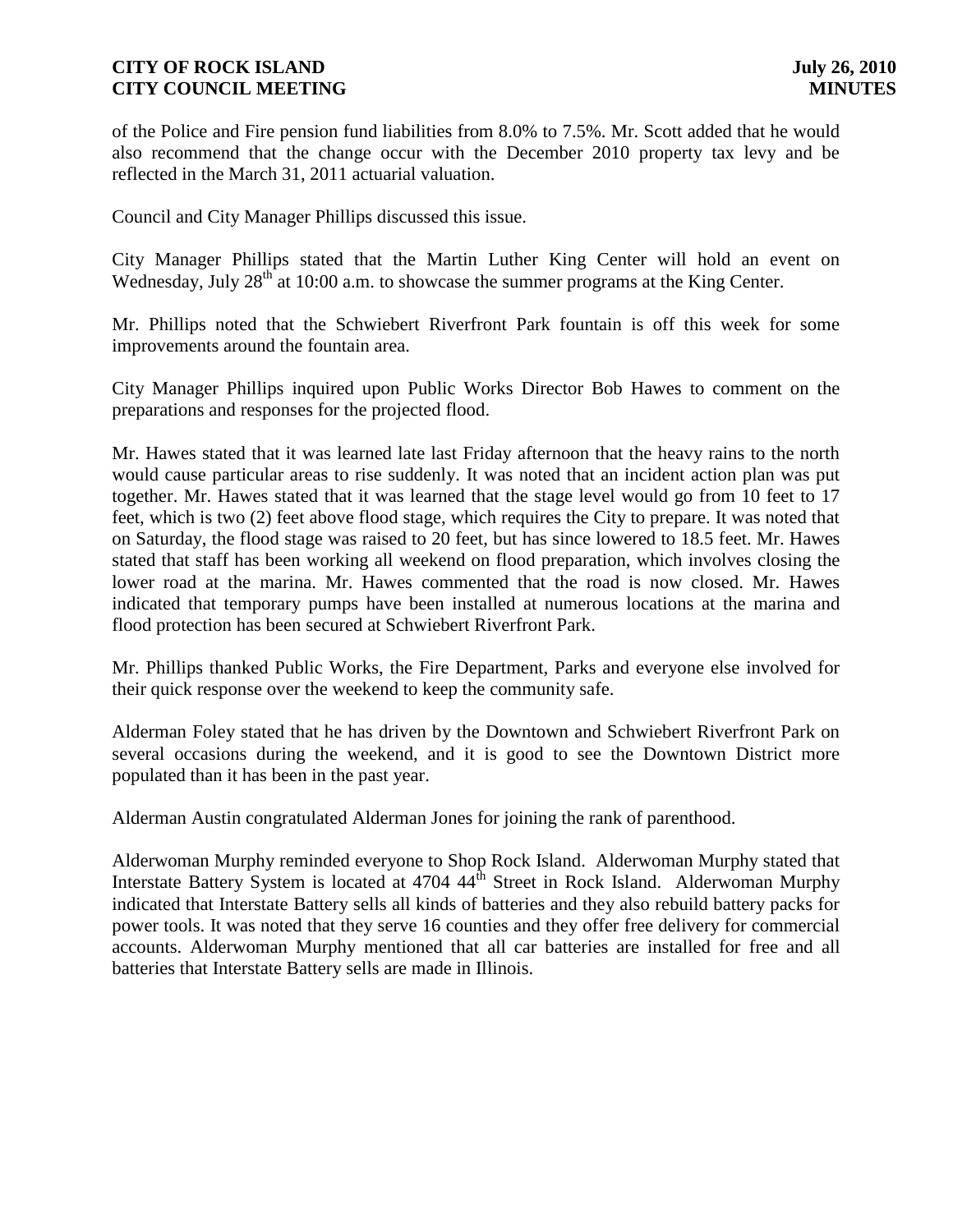Agenda Item #36 **Other Business**

Mr. Rick Hitchcock of 226 6<sup>th</sup> Street West in Andalusia and President of AFSCME Local 988 Chapters A and B stepped forward. Mr. Hitchcock voiced concerns regarding disappointment over City negotiations over a new contract.

Terry Stimpson of 1121 39<sup>th</sup> Street stepped forward. Ms. Stimpson thanked Council for approving the installation of a stop sign at  $40^{th}$  Street and  $11^{th}$  Avenue (Agenda Item #28).

Mark Griffin of 245 53<sup>rd</sup> Street in Moline stepped forward. Mr. Griffin voiced concerns regarding complaints on a property he owns as at  $1820 \ 21<sup>st</sup>$  Street in Rock Island. Mr. Griffin stated that he has cleaned up that property and it looks better than it did before. Mr. Griffin stated that he didn't think Alderman Foley was being fair in regards to the complaints that have been received against his property.

Alderman Foley stated that complaints and violations have been building up and it has been going on for a while and the property was not cleaned up. It was noted that the complaints are from the residents at that neighborhood.

Mayor Pauley inquired as to whether Mr. Griffin is in compliance. Mr. Griffin stated yes.

City Manager Phillips stated that Alderman Foley is stating that Mr. Griffin will have to continue to comply. Mr. Phillips added that Mr. Griffin has made progress according to the Inspections Division. Mr. Phillips added that if Mr. Griffin continues to be in compliance, then things will work out just fine.

# Agenda Item #37 **Executive Session on Personnel.**

A motion was made by Alderman Jones, seconded by Alderwoman Murphy at 8:10 p.m. to recess to Executive Session on matters of Personnel. The motion carried on a roll call vote. Those voting Aye being Alderman Brooks, Alderman Conroy, Alderman Foley, Alderman Tollenaer, Alderman Jones, Alderwoman Murphy and Alderman Austin; those voting No, none.

Agenda Item #38 **Recess**

Mayor Pauley reconvened the regular meeting at 8:20 p.m. A motion was made by Alderman Brooks and seconded by Alderman Austin to recess to Monday, August 9, 2010 at 5:00 p.m. The motion carried by the following Aye and No vote: those voting Aye being Alderman Brooks, Alderman Conroy, Alderman Foley, Alderman Tollenaer, Alderman Jones, Alderwoman Murphy and Alderman Austin; those voting No, none.

The meeting was recessed at 8:21 p.m.